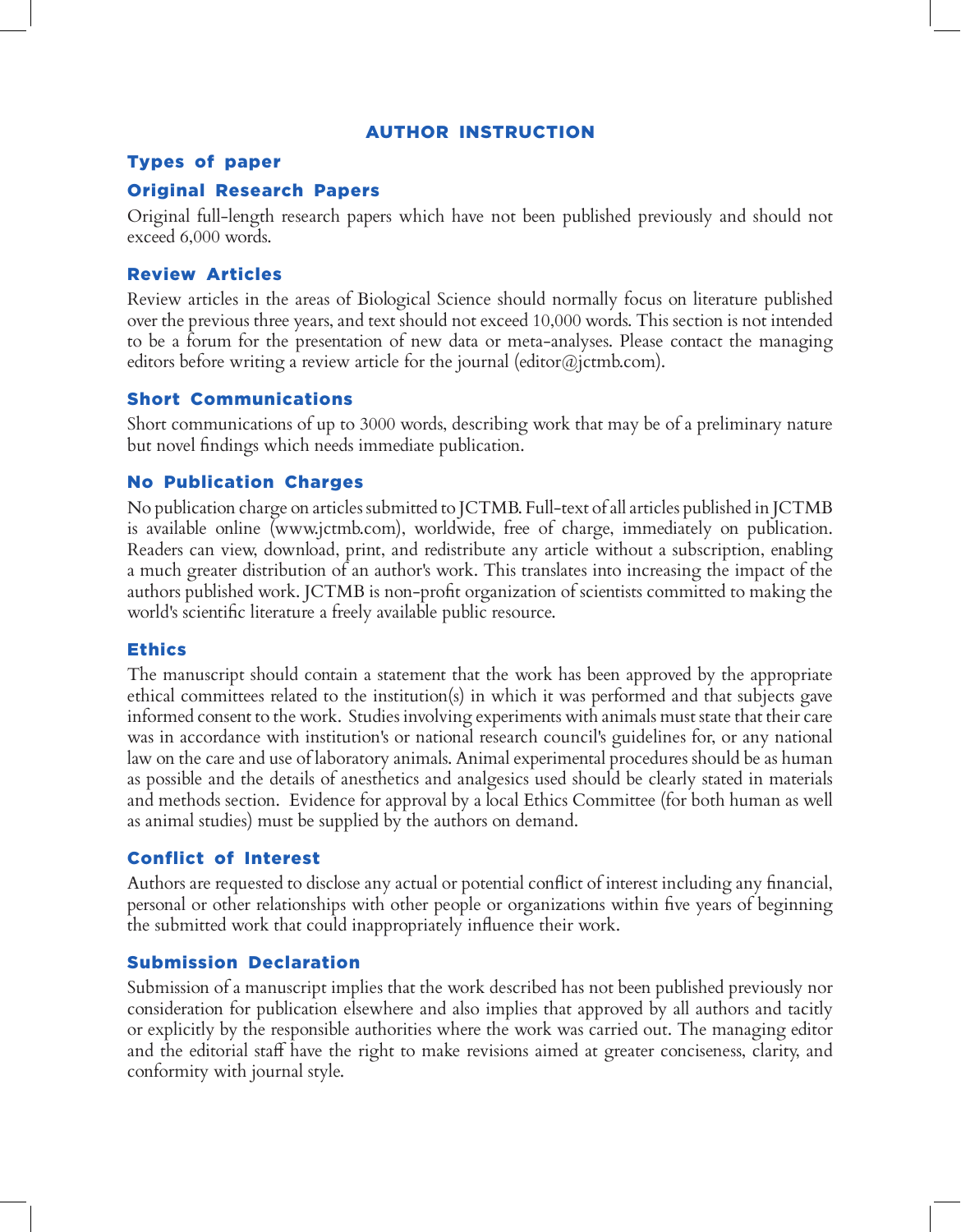# changes in authorship

The addition, deletion, or rearrangement of author names in the authorship for an accepted manuscripts:

Before the accepted manuscript is published in an online issue: Requests to add or remove an author, or to rearrange the author names, must be sent to the managing editors (editor@jctmb. com) only from the corresponding author of the accepted manuscript which includes: Reason for the name should be added or removed, or the author names be rearranged and written confirmation e-mail letter from all authors that they agree with the addition, removal or rearrangement. Note that publication of the accepted manuscript in an online issue is suspended until authorship has been agreed by all authors. Author requests will not be considered if any requests to add, delete, or rearrange authors names in an article once published in an online issue.

#### **Referees**

Authors are required to submit, with the manuscript, the names, addresses and e-mail ID of minimum two potential referees. Editor retains the sole right to decide whether or not the suggested reviewers are used to review the manuscript.

Manuscript Preparation

Preferred File Format, Font and Font size

Manuscripts are preferred in Microsoft Word format (.doc files).

Prepare the manuscript in Times New Roman font using a font size of 12.

All section titles (including title) in the manuscript shall be in font size 12, bold in Sentence Case.

Subtitles in each section shall be in font size 12, in Sentence Case without bold.

Manuscript should be arranged in the following order before submission: Title page, Abstract, Introduction, Materials and Methods, Results, Discussion (or) Results and Discussion, Conclusion, Acknowledgements, References, tables and figures (note: in a page only one table / figure).

# Title Page

A title page should contain the following details

The title should be informative and as brief as possible

Manuscript title appear bold in Sentence Case

Each authors are required to provide their full name followed by their address in lower case. The Corresponding Author of the manuscript must be marked with an asterisk and in addition the corresponding author must include complete postal address, contact & fax numbers and E-mail ID at the end of the title page. If any co-author is from different institution, his / her address should be mentioned and indicated using numbers followed by their names.

# Abstract

On a separate page, immediately following the title page, state briefly formulate the problem that has been investigated, the solutions derived, the results that have been achieved, and conclusions to state how this study move forward, implications and future directions. References and also, un-common abbreviations should be avoided in this section. Overall the abstract should not exceed 200 words.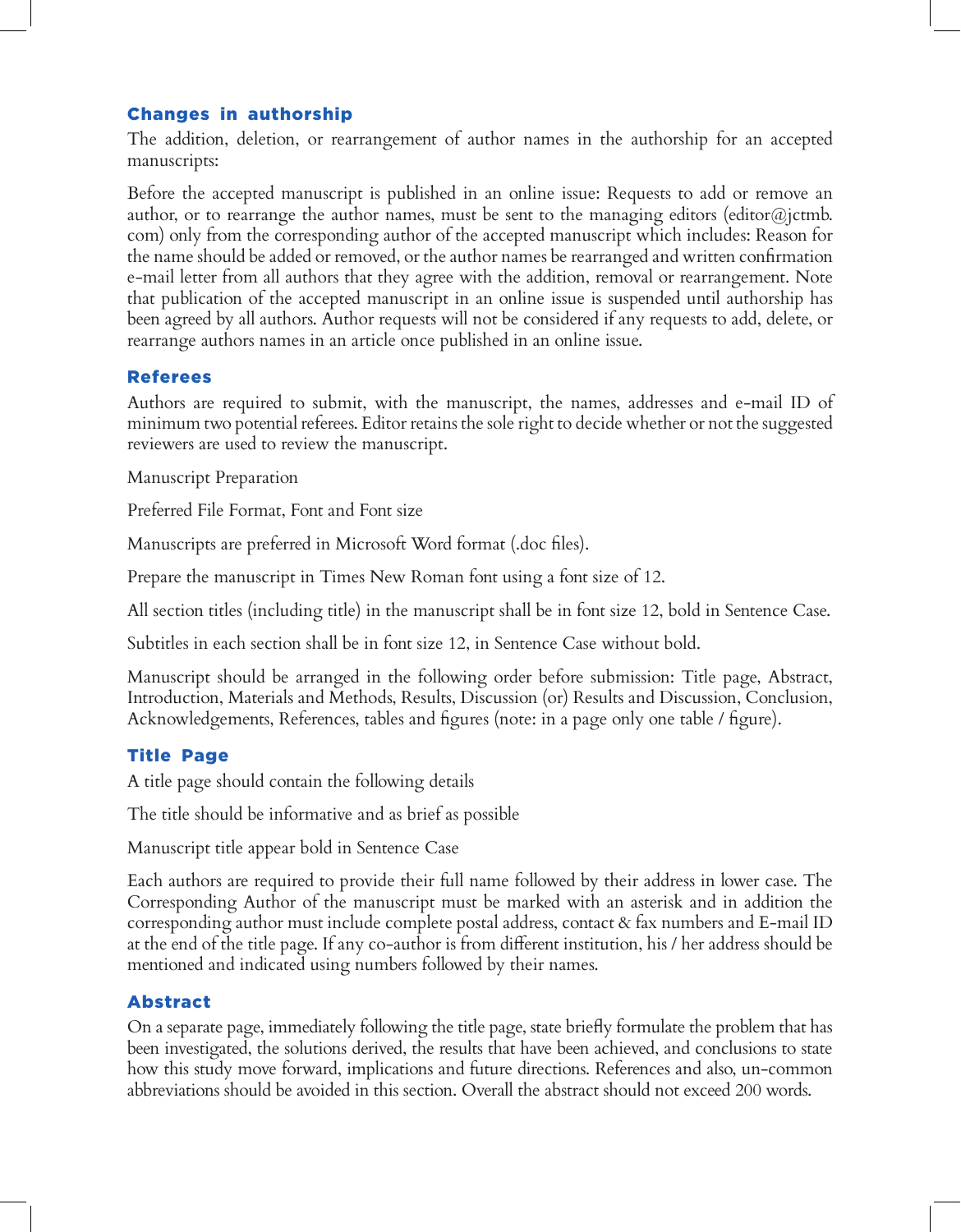# Introduction

The introduction should formulate the problem that author want to address, to supply sufficient background information to allow the reader to understand and evaluate the results of the present study without referring to previous publications on the topic. The introduction should also provide the justification for the present study.

### Materials and Methods

The procedure adopted should be described in sufficient details to allow the experiment to be interpreted and repeated by the readers, if they desired. The number of subjects, groups, the study design, sources of drugs with dosage regimen, instruments used, and ethical aspects, data collection procedure must be mentioned under this section. Statistical analysis should be provided, including the names of the statistical tests and whether tests were one (or) two tailed. Standard deviations, rather than standard errors of the mean, are required. Statistical tests that are not well-known should be referenced.

#### Result

Authors are required to present the results as concisely as possible in the followings: text, table(s), or figure(s). Avoid extensive use of graphs to present data. Limit photographs, particularly photomicrographs and electron micrographs, to those that are absolutely necessary to show the experimental findings. The journal does not publish tables (or) figures that have been submitted elsewhere or previously published. List of tables should be numbered with numerals (1, 2, 3...) and list of figures should be numbered with Upper case Roman numerals (I, II, III…). Authors should make sure to cite all figures and tables in the running text.

#### **Units**

Follow internationally accepted rules and conventions: use the international system of units (SI). If other units are mentioned, please give their equivalent in SI.

#### **Discussion**

The Discussion section should provide an interpretation of the results in relation to previously published works and should not contain extensive repetition of the Results section or reiteration of the Introduction. In short communications, the Results and Discussion sections may be combined.

# conclusion

Conclusion required appearing at the end of discussion section stating whether the initial goals were reached and which not, mentioning the strong and weak points in the study and also point out the issues recommended for future research.

# Acknowledgments

Acknowledgments of financial and personal assistance if any are to be given in a separate paragraph as briefly as possible in this section.

# **References**

References are numbered and listed by their order of appearance in text; the text citation is followed by the appropriate reference number in square parentheses ([1] or  $[1\&2]$  or  $[1-3]...$ ).

Type references in the Vancouver style as shown below. List of all authors (do not use "et al.)" journal name should be written fully (no Abbreviations of journal names).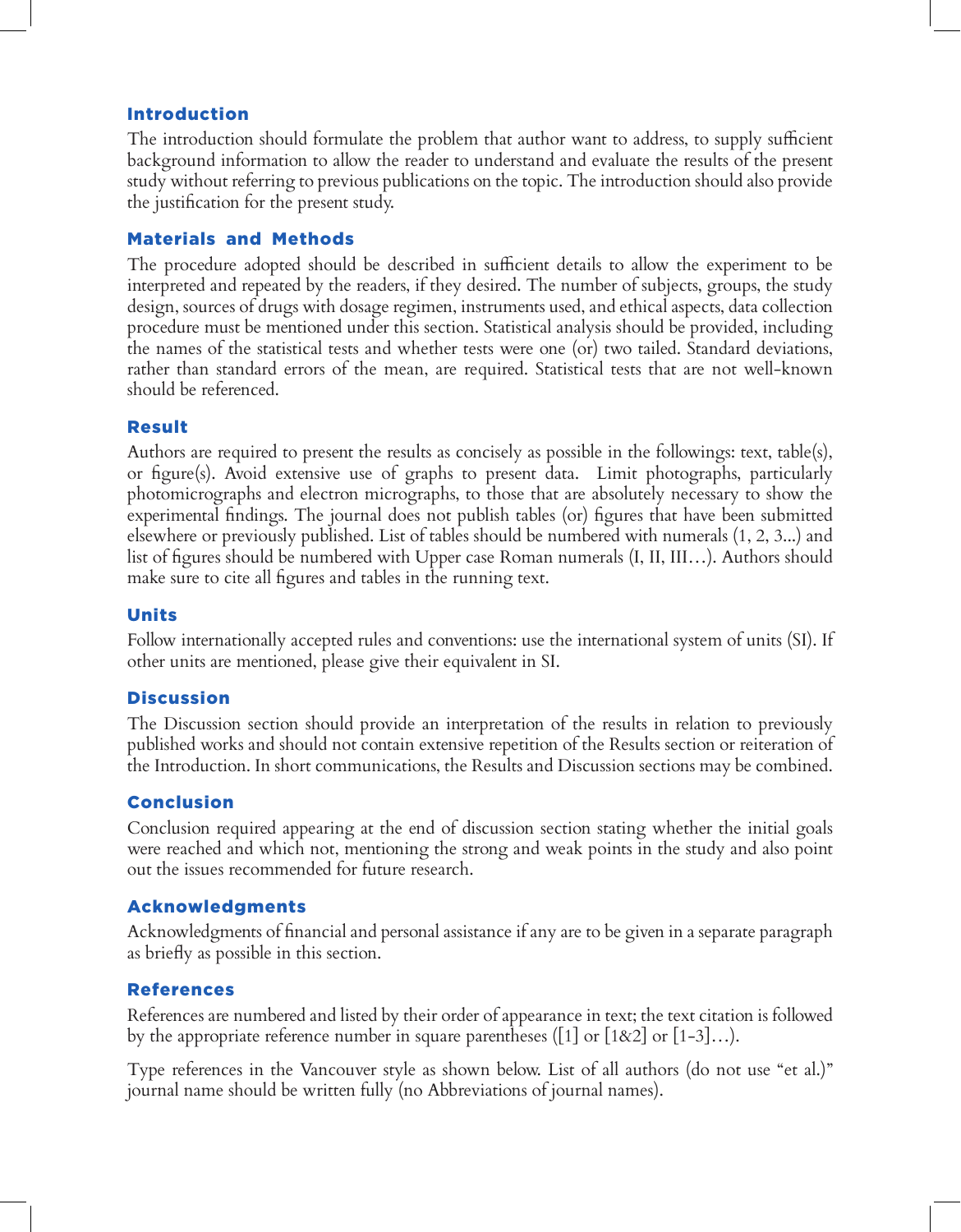1. Manzi P, Gambelli L, Marconi S, Vivanti V, Pizzoferrato L. 1999. Nutrients in edible mushrooms: an interspecies comparative study. Food Chemistry 65: 477-482.

2. Halliwell B, Gutteridge JMC. 1989. Free radicals in biology and medicine 2nd Ed, Oxford: Clarendon Press. pp. 136-158.

# **Submission of Revised Manuscripts**

While submitting a revised manuscript, authors are requested to include a point by point response to reviewer's comments at the end of the revised manuscript text file itself. In addition, if any changes are made to the manuscript, please mark the changes as differently colored text in the article.

### copyright Assignment Form to be submitted after Acceptance and Before Publishing

Copyright Assignment Form which includes ('Form' Click to download)

- I: Truth and Originality of Manuscript
- II: Open Access Agreement
- III: Authors and Publishers Rights
- IV: Permission to Reproduce Published Material
- V: Consent to Publish
- VI: Conflict of Interest

Please note: Filled and signed scan copy of copyright assignment form submitted to the following id - info@jctmb.com

# Page Proofs

Upon acceptance the editor sends page proof to the corresponding author. The page proofs that are corrected by the corresponding author should be mailed back to the editors within 48 hours. Authors who will be away from their offices for a long period or who change e-mail address after notification of acceptance should inform the journal immediately. In the page proof stage is not the time to make extensive corrections, additions, or deletions. Any new important information or references of unpublished data that have become available between acceptance of the manuscript and receipt of the proofs may be inserted only with the permission of the editors. Otherwise, changes are limited to correction of spelling errors, incorrect data, and grammatical errors and updated information for references.

# submission check List

Cover letter ('cover letter template' click to download)

Name, email-id, contact phone number of two potential referees

Manuscript (in the following order)

Title page

Abstract

Introduction

Materials and Methods